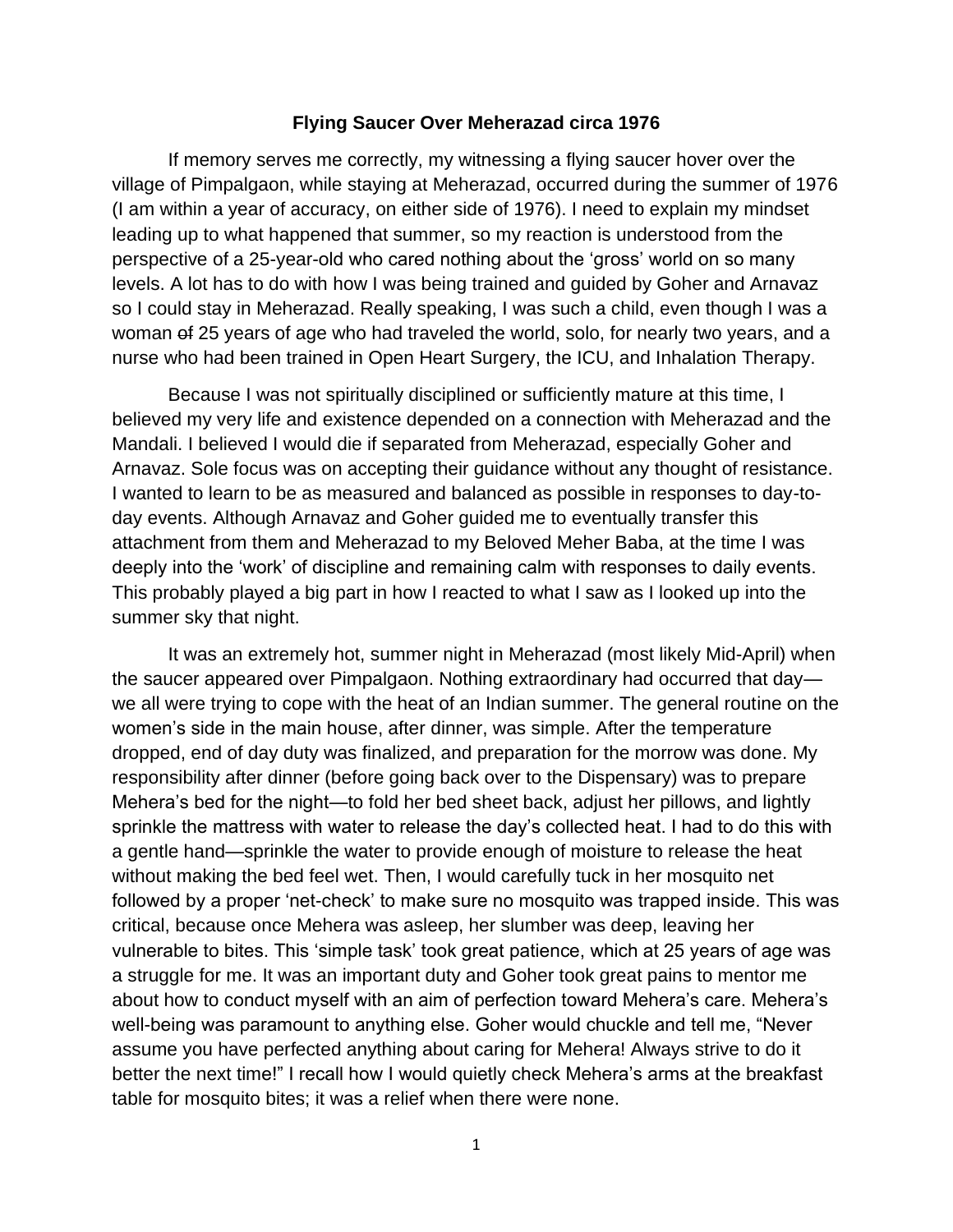Ordinarily, preparing one's bed for sleep takes a few minutes and you move on. However, when looking after Mehera's needs, attention to detail was paramount. There was a special manner of tucking the net—I must not tuck it too tightly under the mattress, otherwise her arm could lie up against the net and mosquitoes could reach through and bite. I would gently tuck the net and fluff it out a bit to help alleviate the vulnerability a tight would net make. This required a level of patience and attentiveness I was not used to having at first. In all honesty, it seemed a nuisance—a somewhat shameful admission for me to make—but it is the truth. All this extra time kept me away from the Dispensary and being with Goher. Plus, spending time on the men's side at night, even if for only 5 minutes, was wonderful and something I tried to manage into my daily routine. My mind was busy trying to accommodate what I wanted to do, while also struggling to be diligent to whatever duty that presented itself! It took time to absolve myself of the desires of what 'I' wanted to do. When I look back now, I marvel at how the women all lived their lives for Mehera, totally focused on her care, at His pleasure! They were not even second in consideration—they were third in line. "Never make Mehera regret inviting you into the household on such an intimate basis!" they cautioned. This advice was inestimable.

It was clear that being 'casual' while striving for 'perfection' was critical. Good habits were paramount; "Wash your hands, follow directions, never argue with Mehera, and just quietly go about the day's needs without fuss." Goher and Arnavaz once told me that if my staying at Meherazad became problematic, or if I could not follow directions and they had to watch over me, my stay at Meherazad would end. This was not said as a threat, but as a fact. Absolute harmony for Mehera's daily life was crucial. In fact, it was Baba's order. He told the women the night before He dropped His Body to keep her safe and to work to avoid any upset in her life. Baba told them if they had to tell a 'white lie' to follow His order, it was okay.

I do not think I deeply appreciated the privilege of being so intimate with Mehera at the time. Remembering the flying saucer now, this casual attitude most certainly spilled over into my response to seeing it! I must have thought if the saucer could not help me care for Mehera any better, give guidance to being a better person, or offer up the secret to pleasing Baba, then the saucer was in some manner irrelevant to my life. It was interesting and beautiful but held no real import. I doubt I would be so nonchalant about it today!

On that hot summer night, I was eager to get back over to the Dispensary and share in the evening conversations and company on the men's side. Mani, Rano, Goher and Arnavaz were there, already. I loved listening to them discuss Trust business because I learned so much. They talked about difficult subject matter while being respectful and light-hearted with each other, even when having differences of opinion. I marveled at how heated a conversation could get *without* personal ranker between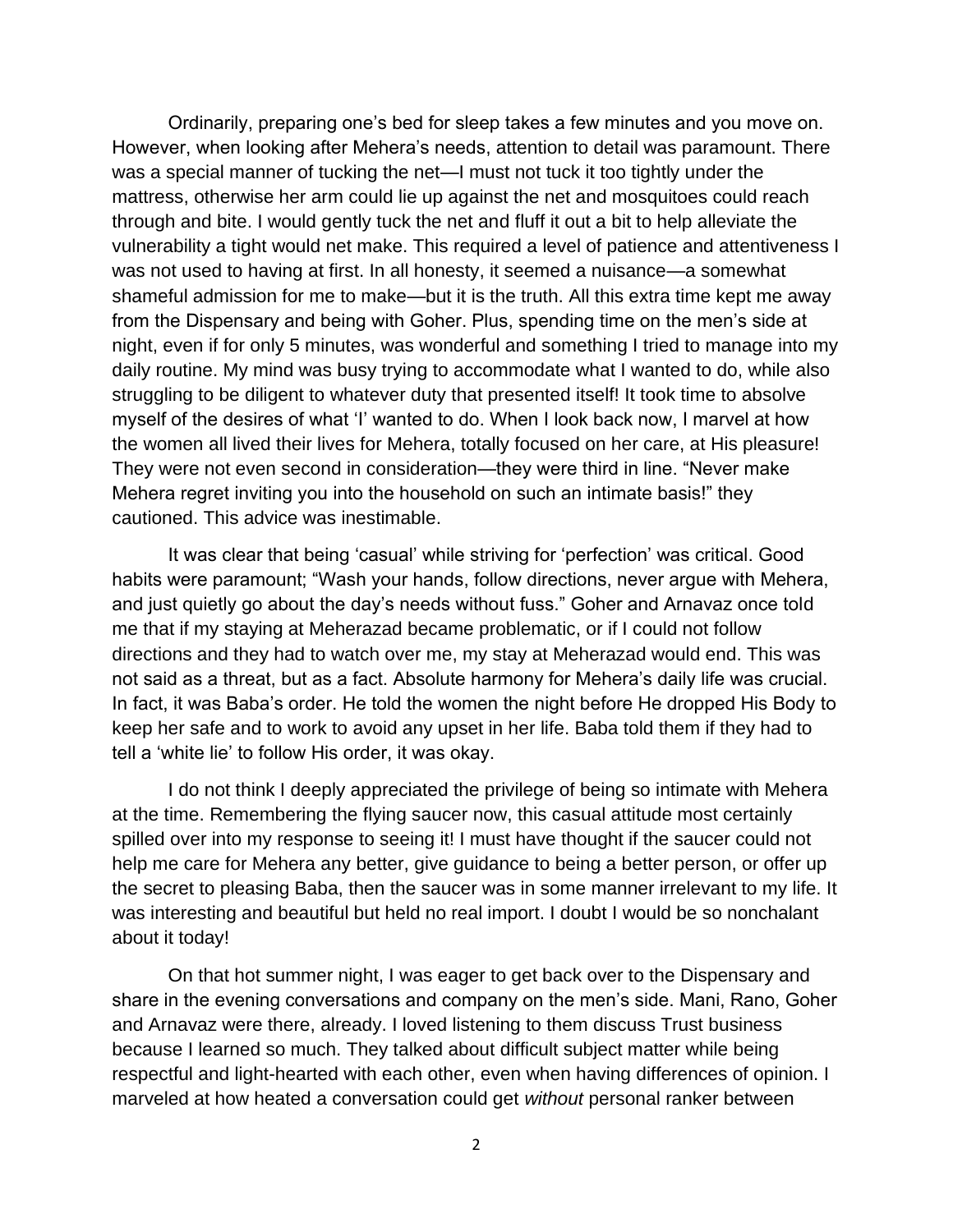them; they did not become defensive when upset occurred. They worked as a team, yet each was skilled at varying leadership roles on projects. I learned a leadership role was about need, not ego gratification. They gave deference to the strengths they each possessed, trusting the effort, yet all remained engaged during the process. Harmonious in their participation, they were also seamless when changing from the role of a team member into one of leadership, and vice versa. Their support for each other was unwavering and I marveled at it.

Another lesson I learned was the value of being quiet and listening without intruding. I never gossiped about life at Meherazad, having a deep respect for their privacy. This is most likely the main reason I have remained quiet about my time at Meherazad and not openly discussed it. Arnavaz told me several times it would become obvious when it was time to share my experiences and the lessons I learned. The time seems now to have come.

I did mention the flying saucer to a few, but only in passing. How I'd react today to the same experience would be much different. Back then, it did not matter much. Simply put, it was fun to see, but after a few minutes it was a distraction to the selfimposed sanctions I had about how I conducted myself so I could remain in Meherazad. Today, over forty-five years later, I am amused by it all and enjoy thinking about a time of such innocence and joy! I admit that I laugh when I recall how determined I was to be useful at Meherazad and not become a pest. It took a while, but I eventually settled in and was relaxed and grew in confidence.

The 'Flying Saucer Story' is a story about seeing a self-propelled airship hover for quite some time over Pimpalgaon Village. This night, Eruch, Mani, Goher, Rano, Arnavaz, Pendu, Bhau, Aloba and I were sitting on the men's side at Meherazad. I have made a strong effort to remember as much detail as possible, with accuracy. Some details are very vivid and easily remembered; others are not and more conceptual in nature. I know what the saucer looked like but cannot give a totally accurate description of the craft. I remember the discussion with the Mandali but am unable to offer a verbatim recall of the conversation. I am, however, confident in my impressions of the night and what I do recall and share with you now.

That summer in India was intense. The heat was sweltering, the air oppressive, and the afternoon sun brutal; the weight of the heat lingered into the night. A nice cool Lassi drink, fresh sugar cane juice, or a limboo pani were must-have libations; a cup of hot tea was a must! Drinking any of these divine liquids was certain to ward off the heat and cool the body. It was well known the 'Furnace Gods' brought headache, stomach upset, fatigue, and heat sickness. These demons burn deep into your skin, raising blisters the size of a 4-anna coin. They chapped your lips with fissures that cut deep; it was even whispered that the heat could boil your eyes in their sockets if you did not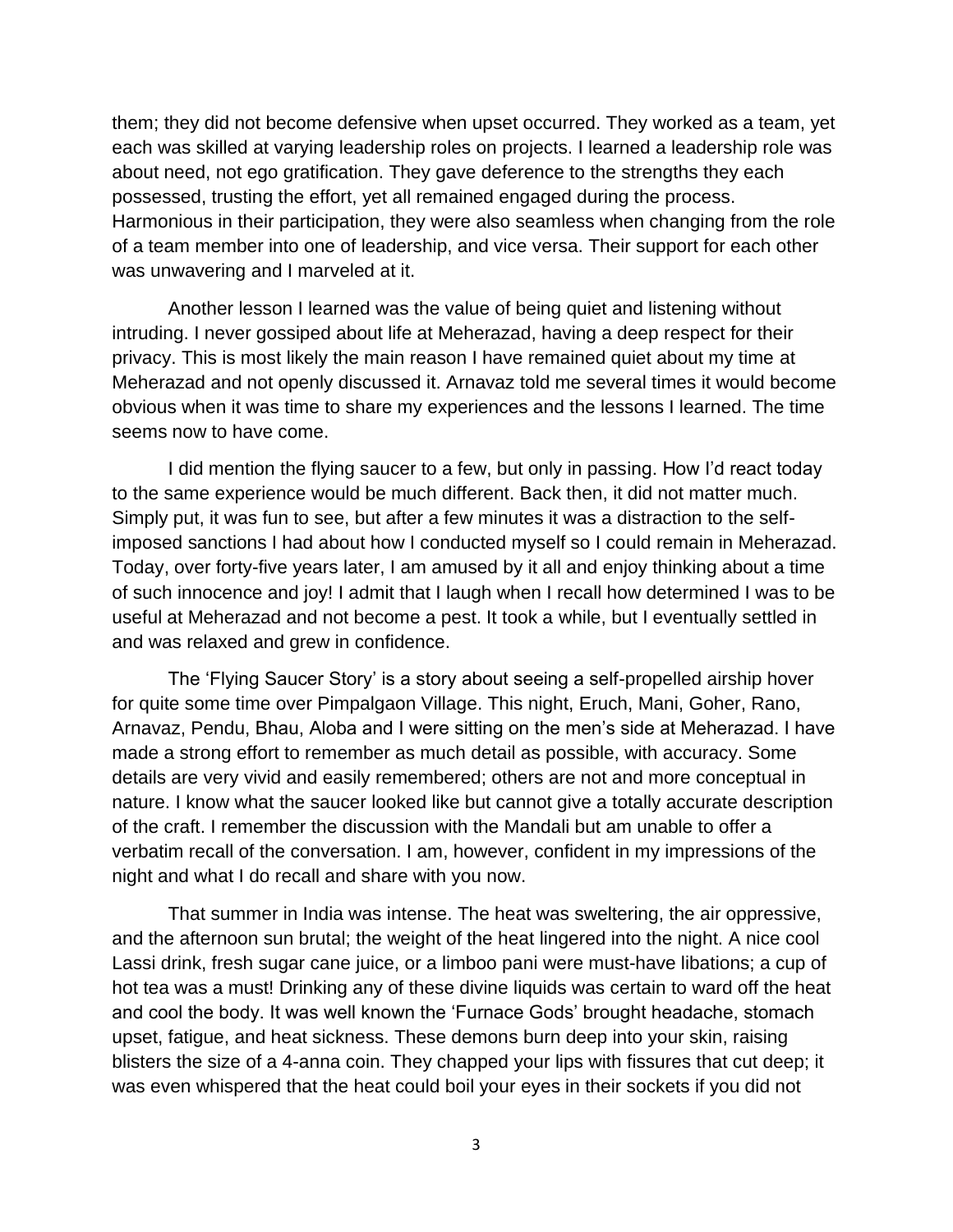## take care!

On this summer night, due to the intense heat, the air was still; we sat and quietly drank our tulsi tea. The hot tea released the heat from our body, cooling us by the sweat that resulted. When done, almost in unison, we stood up, raised our arms, and faced into the breeze that had begun to flow. The sodden strands of hair, glued by sweat to our brow, began to loosen their grip. Hair pressed along the side of our ears began to curl off our skin and dance in the gentle flowing breeze. Rivulets of sweat along our neck dried up, cooling us down in the process. Cooling off after a cup of hot tea often brought up a fun image in my mind: I would imagine I was being baptized, fully immersed in the Ganges, and all transgressions were being exorcised, fleeing upward with the waves of heat as they left my body.

Once we were cooled down and the evening temperature was more bearable, it was time to end the day. Aloba began collecting the cups. Eruch put clipboards with Trust work back into their pouches, which he put in the larger bags that would go back to the Trust in the car in the morning. Eruch, then seated on the bench outside Mandali Hall, was doing a final check on some work-related papers. Mani, Rano and Arnavaz were standing opposite the door into Mandali Hall, saying good night to everyone. Goher, seated next to Eruch on the bench, was doing a final check over my shopping list for the Dispensary.

Bhau had come out of his room (where he had spent the day working on diaries of Baba's life) and had come to sit with Pendu by the Blue Bus. I was seated on the steps leading up into the Blue Bus and Bhau was on the chair next to me. I had just finished the nightly massage of Bhau's hands and neck to ease the constant state of cramping and discomfort he experienced due to leaning over his desk and writing all day. Bhau got up to stretch before returning to his room, and I went over to Pendu to take him for a walk, up and down the verandah, before he retired. Nothing out of the ordinary—it was a typical end to a summer night.

Aloba was walking back to the kitchen by his room, holding the dark blue plastic container filled with our teacups in his hands. Suddenly he announced, "Look! Over Pimpalgaon! The flying saucer is back!" There was some excitement as we turned our attention to the sky over the village. Everyone went out into the open dirt area between Mandali Hall and the outbuilding where the men sat on the verandah to eat. I walked over to the group, Pendu in arm, and we stood and gazed up at this Flying Saucer that was silently hovering over the village. It was enchantingly beautiful, and the colors were ethereal; it was just stunning to see!

Two bands of what I assumed were made of some metal substance surrounded the craft: one on the upper portion as well as a band around the half dome on the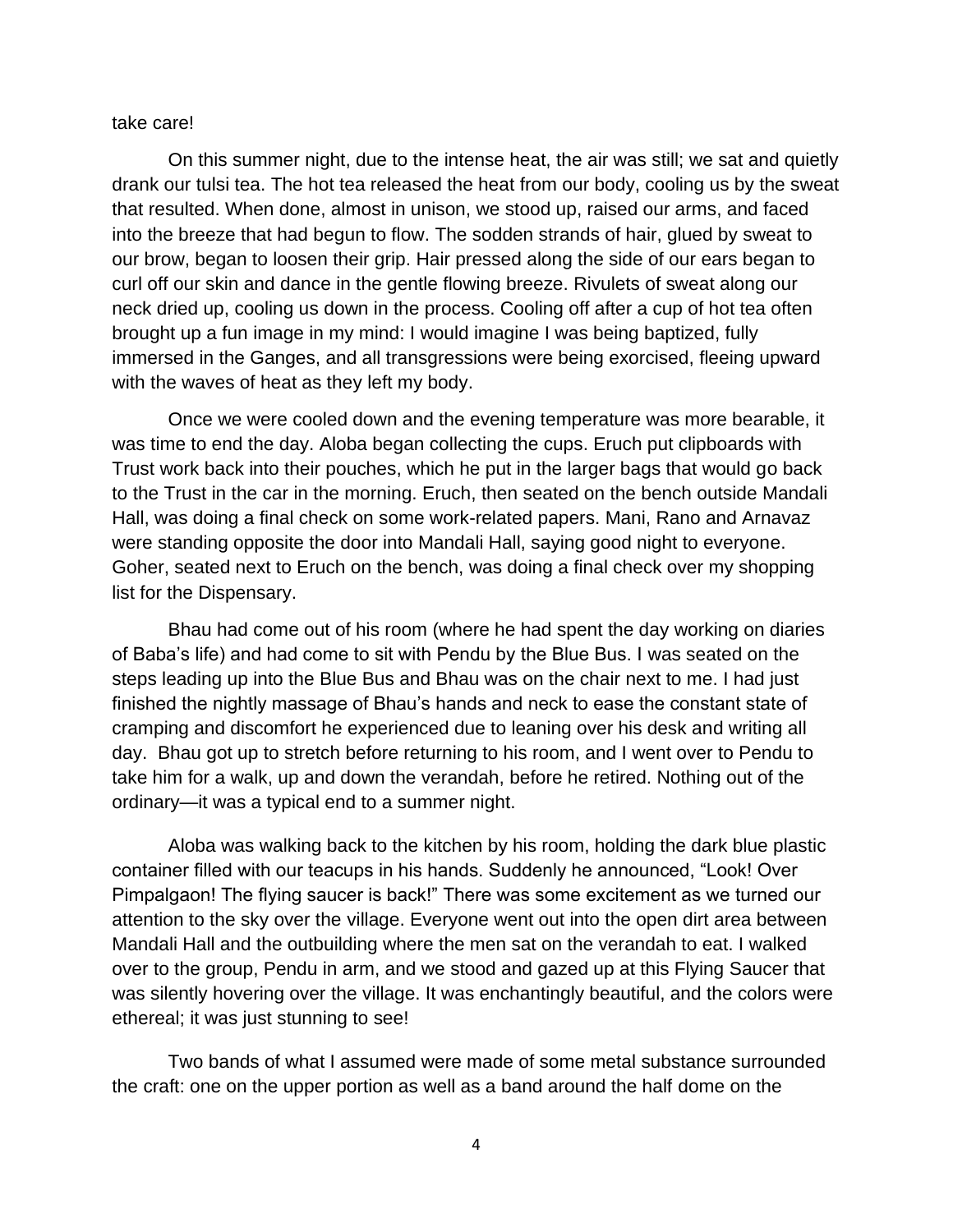bottom. They were like illumined bangles. Each band had globes of light which, as I recall, turned in opposite directions of each other. The lights embedded in the ring-like band reminded me of how the windows of an airplane looked when the light was shining outward if you were looking at the plane from a distance. Each band had pinkish-gold glow— like the sky at sunrise.

To the best of my recollection, one band on the upper half dome was quite large. It looked as if it 'held' the craft within its ring, like a bracelet, and may not have been 'fixed' to the body of the Saucer. This is complete conjecture on my part, but my impression is the ring was connected to the craft by some sort of 'energy field'. Between the half-dome at the top and the smaller one at the bottom was another ring that delineated the two half-domes at their juncture. I remember it seemed as if it was attached to the lower half-sphere of the Saucer. Both rings surrounded the Flying Saucer, much like the rings around the planet Saturn, except one looked as if it was a part of, not separate from the Saucer. The other ring encircled the top and was secured by some sort of energy field. The image in my mind for the lower ring is how a lover would enfold the Beloved in an embrace; the upper ring was more luminous and did not seem to physically touch the craft.

None of us witnessed the object as it came to the area—there was no sound to alert us of its arrival. Summer nights were usually noticeably quiet except for the frequent sounds of village life off in the distance—always a dog barking at the outskirts, and the rhythmic sounds of tablas played and bhajans sung. Sound carried when nights were still like this, so if the craft had made any noise, we would assuredly have heard it. It was Aloba spotting its lights in the darkening sky over Pimpalgaon that brought it to everyone's attention.

As I looked at the floating object, it was obviously preternatural. It was not a helicopter, or it would have made noise and been choppy as it moved horizontally and vertically or hovered in place. There was no possibility of it being a plane for obvious reasons. I recognized it was a Flying Saucer because I had seen such objects depicted in movies and featured on magazine covers or tabloids at the supermarket check-out lanes. I had also heard Flying Saucers discussed and described on the news. This flying craft, with such an odd shape, its beautiful illumination, and the metaphysical colors was like nothing I had ever seen.

Remarkably, the object had the ability to hover while remaining stationary. It also moved both vertically and horizontally, gliding with such beauty and grace. If you have seen Baryshnikov dance in Swan Lake or the Nutcracker, you can sense what it is to look at an object defy gravity, move through space with unmatched elegance, and fly with no wings.

We stood quietly out on the dirt and watched in the hushed stillness of the night.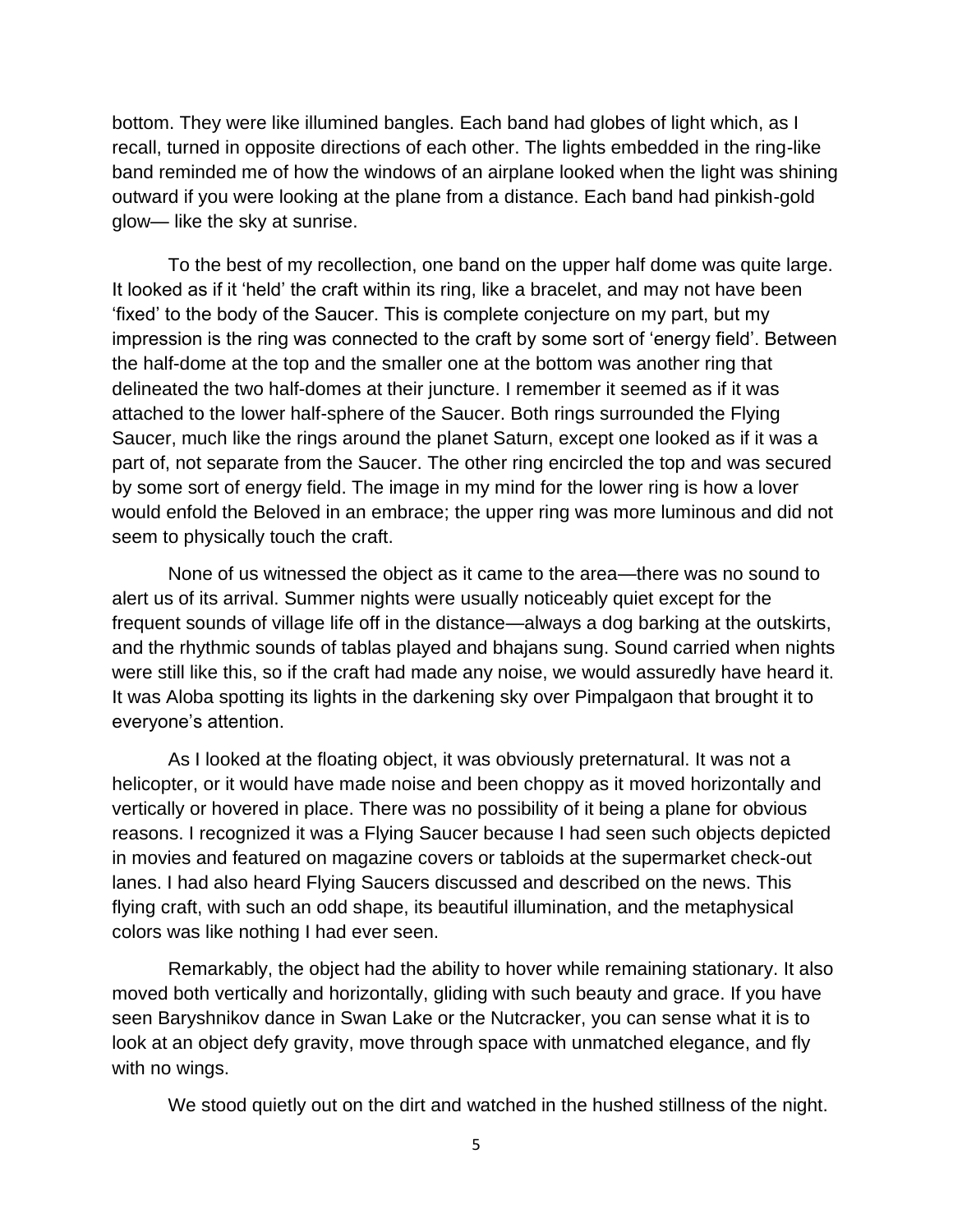Baba's Name was quietly repeated, almost under one's breath. There was a softness in the entreaty, which was grounding, as well as reassuring, while witnessing such a sight. We stood like this for a couple of minutes. I believe it was Eruch who turned and asked Aloba. "Is it the same saucer as before, Aloba?" Aloba answered he thought it was, and the others seemed to agree they had seen this saucer before, or one of the same design. We were light-hearted about what we were seeing—no one seemed to be disturbed at the possibility that aliens were in a flying saucer, hovering over Pimpalgaon less than a mile away.

Bhau said to Aloba, "Put the kettle on and maybe they will come for tea!" This back-to-earth-comment brought a chuckle from all of us. We all studied the craft and the Mandali began to speak among themselves as to the color of the domes and the two bands of rotating rings which encircled the craft with a golden-yellow, pinkish light. As Eruch stood, he swayed from one foot to the other, left arm across his chest. He cradled his right elbow in left hand, while his right hand caressed his chin. Keenly observant, he stood, keeping his eyes on the hovering saucer. I looked at Goher and could see her legs and feet were paining from standing, so I asked Bhau to take Pendu's arm while I ran to get Goher's bicycle so she could sit on the seat and watch. Mani, Rano and Arnavaz were huddled together, while Eruch, Pendu and Bhau formed a line. I stood next to Goher who was seated on her bicycle, between the men and the women.

It was a mesmerizing experience for me, and to some degree for all of us. After Bhau's remark about making some tea and inviting them for a cup, there was a discussion about this being the same saucer they had seen before. As I remember, a flying saucer was spotted in the area a few other times over the years. I do not recall how many times they said they had seen a flying saucer like this, but it was more than two. I have the recollection a saucer appeared while Baba was living in Meherazad. It is such a vague memory, so faint and unreliable, I hesitate to mention it. I do so in case someone else heard this.

I clearly remember all the Mandali saying they believed it was drawn to the area because of Baba; they believed it was pulled by the Divine Energy and Nature of God. It was remarked His Presence was still strong because the Avatar had lived in Meherazad for so long, and now Mehera was in Meherazad, and this is what attracted the object. I have an impression, but cannot say for sure, that one of them mentioned that Baba said this during an earlier sighting. (This could be my imagination, though, as it reminds me about ghosts and discarnate souls Baba said were drawn to Him. I could easily be merging what I knew about ghosts being drawn to Baba, projecting one onto the other.)

It was this night I heard, for the first time, that Baba had mentioned there are planets inhabited with life forms like humans. As I remember, Eruch, Mani and Bhau explained Baba told them some planets held beings that were highly intelligent,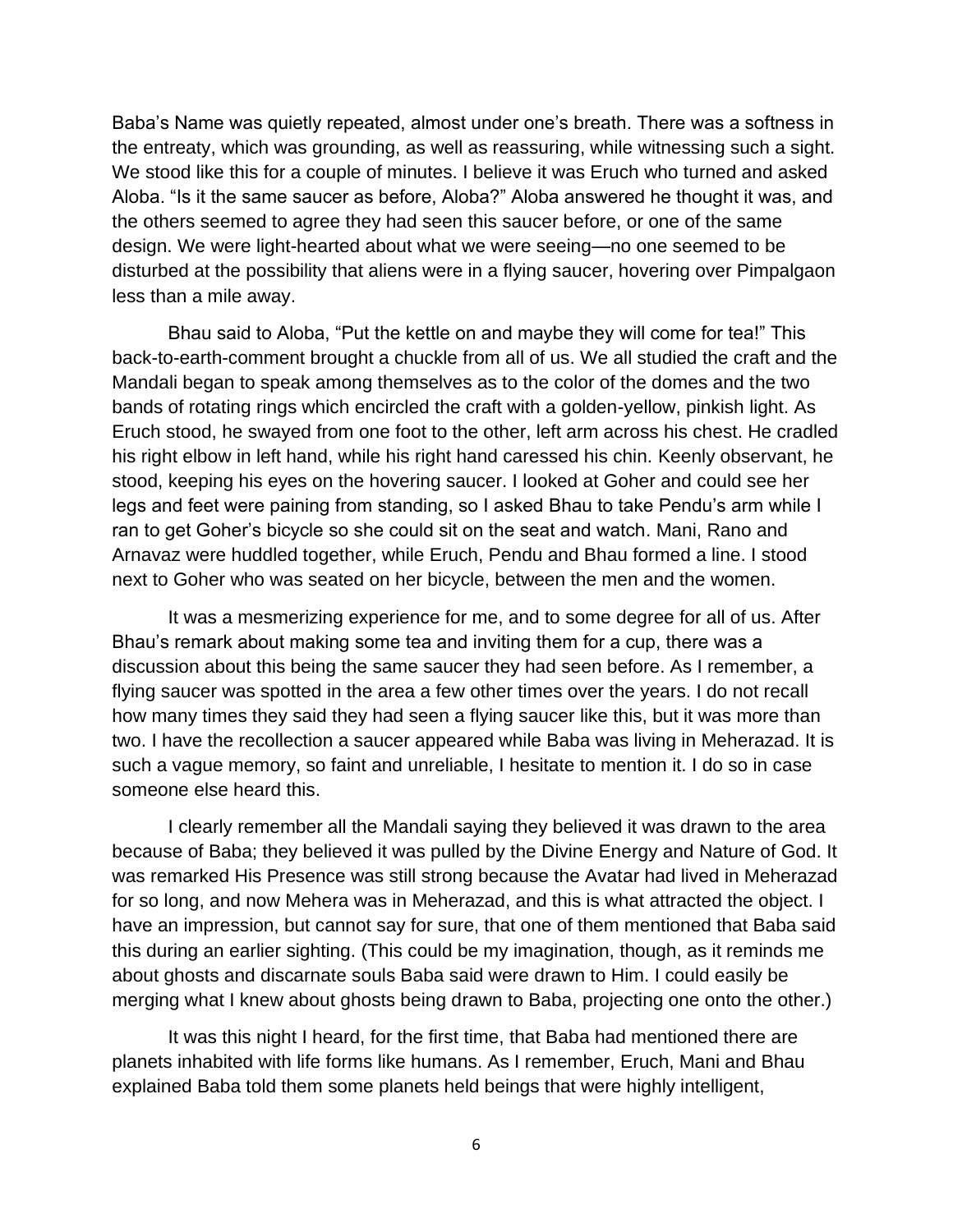possessing brilliant minds. These life forms could not know God while living on other planets because, as Baba told them, God is only found and realized on Earth. Mani said these life forms have little or no 'heart' and could not be pushed to search for God. I may be off about this, but I think they told me these beings did not believe in a God because they did not experience 'love' like humans do and did not have a 'need' to search for love or satisfy this longing because, for them it did not exist.

Eruch and Mani said it is the heart that calls out for the Beloved, and without a heart, craving for Union was non-existent. Because of this, there could be no desire for Realization or Union. Arnavaz said they are unable to experience the burning fire of desire for God's Presence because those impressions or sanskaric ties were absent. (This is my recollection of what I heard; I may be saying something contrary to what Baba said, so it should be taken with a grain of salt. I was young, and this experience and what I was witnessing was a lot to take in.)

Bhau was unbelievably detailed in explaining about life on other planets. He told about 'people' who were evolved mentally, possessing great intellect. I got somewhat lost in all he was saying but remember being astounded to even think there were planets with people. I felt profoundly sad that on these planets and 'worlds,' people could not have what so many of us take for granted—divine companionship with the Lord! The thought came to me that what good is it to know so much and to be so intelligent if you did not know Meher Baba? This was truly a child-like response on my part. They all told me that Baba told them that only on planet Earth can one find balance between heart and mind, and therefore, can one strive to achieve union with the Beloved.

Nowhere else is this possible but on Earth. I believe Mani said there were many planets with human beings living on them and when the Avatar is on Earth and His Advent is in full force, they struggle to take birth on Earth to be in His Orbit of Love. (I always liked the image her words produced, and I try to wish people to always be born in the 'Orbit of His Love' on their birthday.)

The arrival of the flying saucer must have taken place between 8:30 and 9:00 P.M. After a bit, Goher and I looked at our watches and Goher said we had to go back to the house. Around 9:00 P.M. we would check in with Mehera to see if she needed something or wanted to sit on the verandah and have some company. By the time Goher and I left for the main house, about 20 to 25 minutes must have passed from the moment Aloba alerted everyone to the flying saucer. Mani, Rano and Arnavaz also headed back to the bungalow. They returned by way of the old Dispensary at the end of the verandah, entering through the Meherazad gate; Goher and I returned through Mehera's garden by way of the New Life Caravan.

Before going to the main house that night, Goher and I stopped at the bench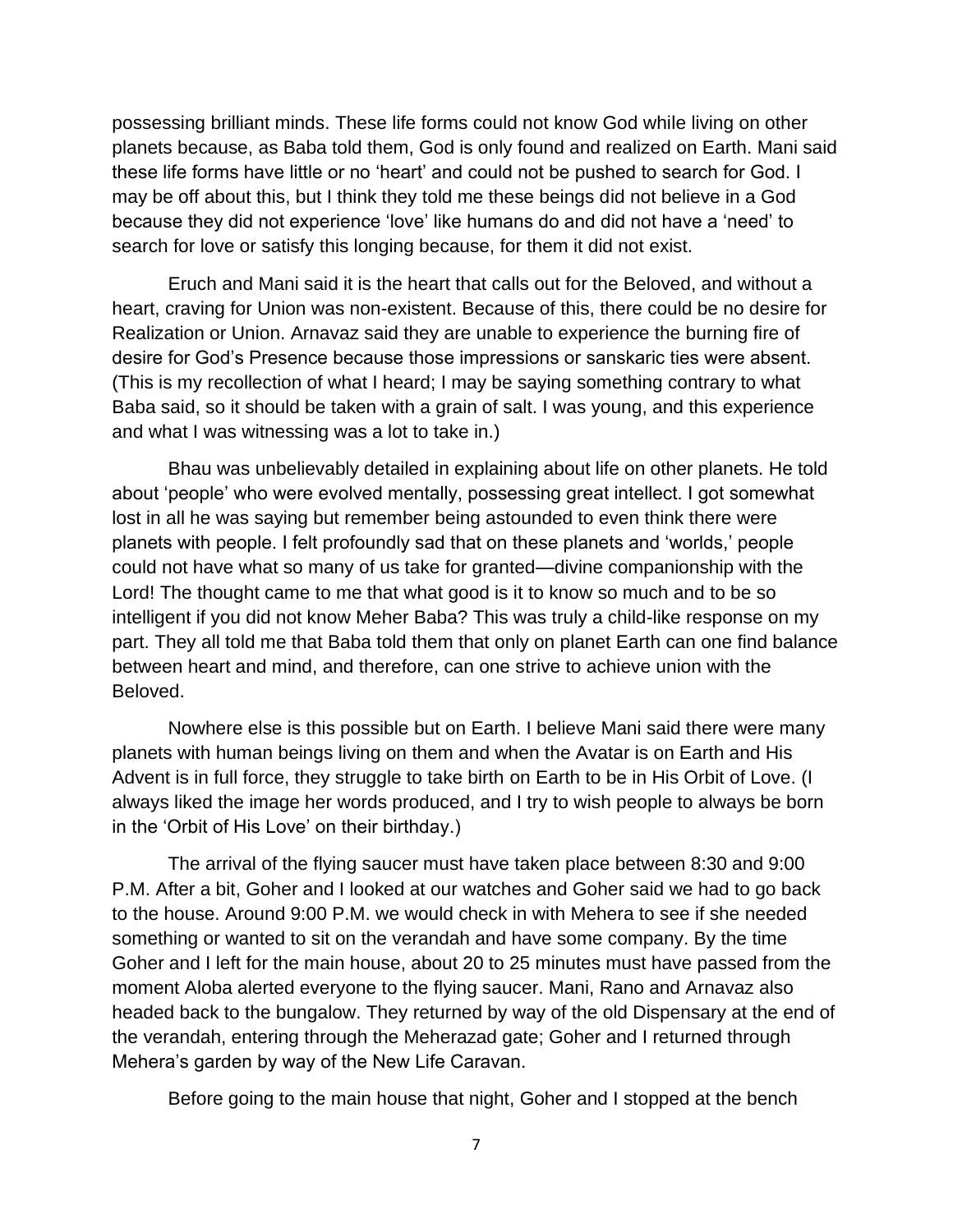outside the Hall to make sure the work had been completed. We placed everything in a pouch, and Goher told me to not say anything to Mehera about the flying saucer until Mani and Arnavaz had talked. They always discussed the best way to include Mehera in 'outside' events and every detail of what was to be shared was agreed upon beforehand. Sharing outside activity was done in a manner that would please Baba and was sensitive to Mehera's needs.

We stopped at the bungalow first to get some direction from Mani and Arnavaz. It was decided Mani would mention something about the saucer to Mehera in a very casual manner while we were seated on the verandah before going to bed. She would mention to Mehera that it was late, and we would discuss it at breakfast. Mani had a way of expression with Mehera that allowed her to feel included. She also had the wonderful ability to subtly give Mehera enough information so she would not feel dismissed, allowing Mehera to easily accept waiting for a more in-depth discussion later. Arnavaz thought it best I keep quiet unless Mehera asked me about it, and if she did, I could describe the saucer and tell her how beautiful the colors were, but I was to not go into more detail.

They all agreed to not discuss the conversation we had as we watched the object, because most likely Mehera would want to tell me what Baba had said. This would bring her into the experience, and I was to make her feel like I was hearing her explanation for the first time. The goal that night was to not have Mehera thinking about something before bedtime that would delay her sleep. In the morning, Mani would bring her into the experience in a fun way, in a manner that would be delightful for her to enjoy. When I came to bed, Arnavaz explained to me how to respond to questions at breakfast. She advised I listen and not mention that I had already been told about life in the Universe. This was another example of the exquisite care Mehera was given. The women were remarkable in the care and consideration they gave her.

Goher and I then left the bungalow and went to the main house; Mani and Arnavaz followed a few minutes later. Rano, as was her routine, went to her room to read before retiring. During summer months, often we would sit on the verandah with Mehera for a few minutes and look out over the garden and talk about the day. As she went off to bed, Mani told Mehera she wanted to tell her about the flying saucer at breakfast. She told Mehera nothing different had occurred from previous sightings, and Mehera seemed satisfied to wait until breakfast to hear more. I got up to go wash my face and brush my teeth and Mehera stated the saucer must be drawn to the area because of Baba. As I left the verandah, Mehera, in her teasing manner laughingly called out, "You're lucky they didn't kidnap you! We'd have a big ransom to pay!" We laughed and Mehera enjoyed the joke she had made.

When I got down to the room to sleep, Meheru was sitting on Naja's bed; I sat on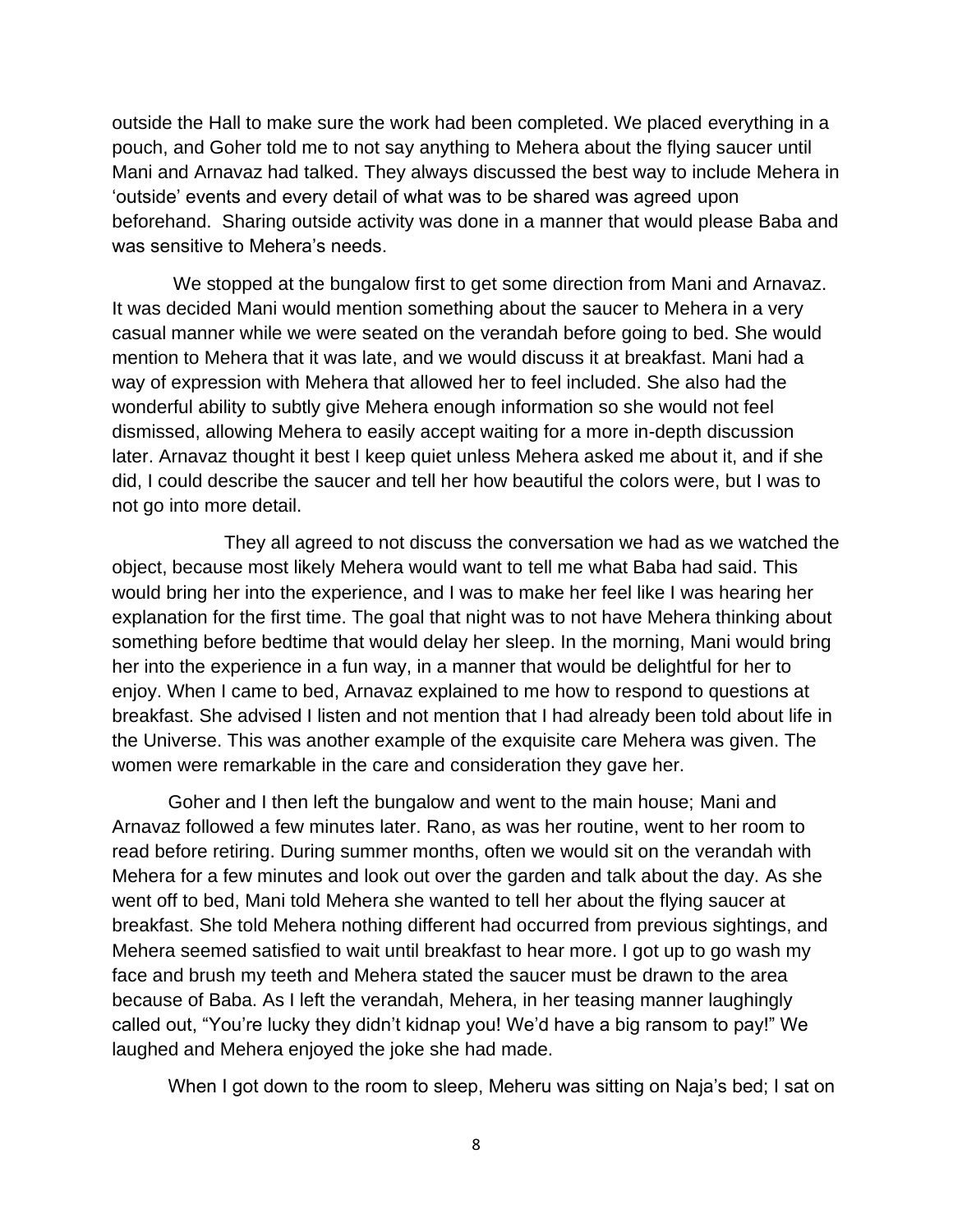Arnavaz' bed. Arnavaz was telling them both, in detail, about the saucer and how it hovered effortlessly, moved vertically and horizontally, all with ease and grace. Both women were intrigued, paying close attention to what Arnavaz was saying. I think Naja lamented she did not go over to the men's side that night, as she said she would have loved to have seen it. Naja liked to visit with her brother when she could; Pendu and she would sit and talk about their childhood, growing up with Baba who was their cousin, and life with Him. They were so sweet and respectful of each other and it was such a delight to witness their time together. She would try to come visit every other night when she could. My remaining impression is that Naja, having seen one previously, would have really enjoyed seeing the flying saucer, and missed not witnessing it this time.

Meheru did not have a habit of visiting the men's side other than with Mehera for entertainment in the Hall when she would accompany her. I appreciated how including Meheru in an event from the men's side was done with wonderful storytelling so she also could enjoy it to the fullest. As I recall, both Naja and Meheru were aware of previous flying saucers hovering over the village. I do not remember if they asked specific questions, but I do remember the flow of conversation between the three women was robust and engaging.

Goher came down in the middle of the conversation to confirm how Mani would tell Mehera about the saucer at breakfast. It is such a wonderful example of the sweetness and sensitivity the women took in her care. It had been decided Mani would describe the craft in detail, but not mention the conversation that had ensued. They knew Mehera would want to tell me what she herself had been told by Baba, something she would enjoy recalling. I mention this to give a glimpse of how Mehera was included in events that happened away from Meherazad, in day-to-day life at the Trust, at Meherabad, and on the men's side.

After morning Arti, we sat for breakfast. Mehera oftentimes remained a few extra minutes in Baba's Room to share in an intimate moment with Him. When she came to the table, we began pouring tea, took a carack (a crispy chapatti) or a warm one, and some fruit to eat. Mani sat directly across from Mehera, next to Baba's Chair. My place at the table was to Mani's left, across from Mehera. Arnavaz and Goher were to Mehera's right, Naja and Meheru at the end and Rano to my left. Mehera had wrapped a banana in a chapatti and passed it over to me, with a spoonful of fresh cream added. While we began breakfast, Mani began to tell Mehera about the flying saucer. All eyes were on Mani—she was very animated in her description. This was going to be a good show, much like a troupe of jugglers coming to Meherazad to perform, or someone with a flea circus wanting to entertain right there on the dining table!

Mani sat with her right foot up on the chair, resting her arm on her knee. This allowed her to easily twist and turn in her seat when adding excitement to telling the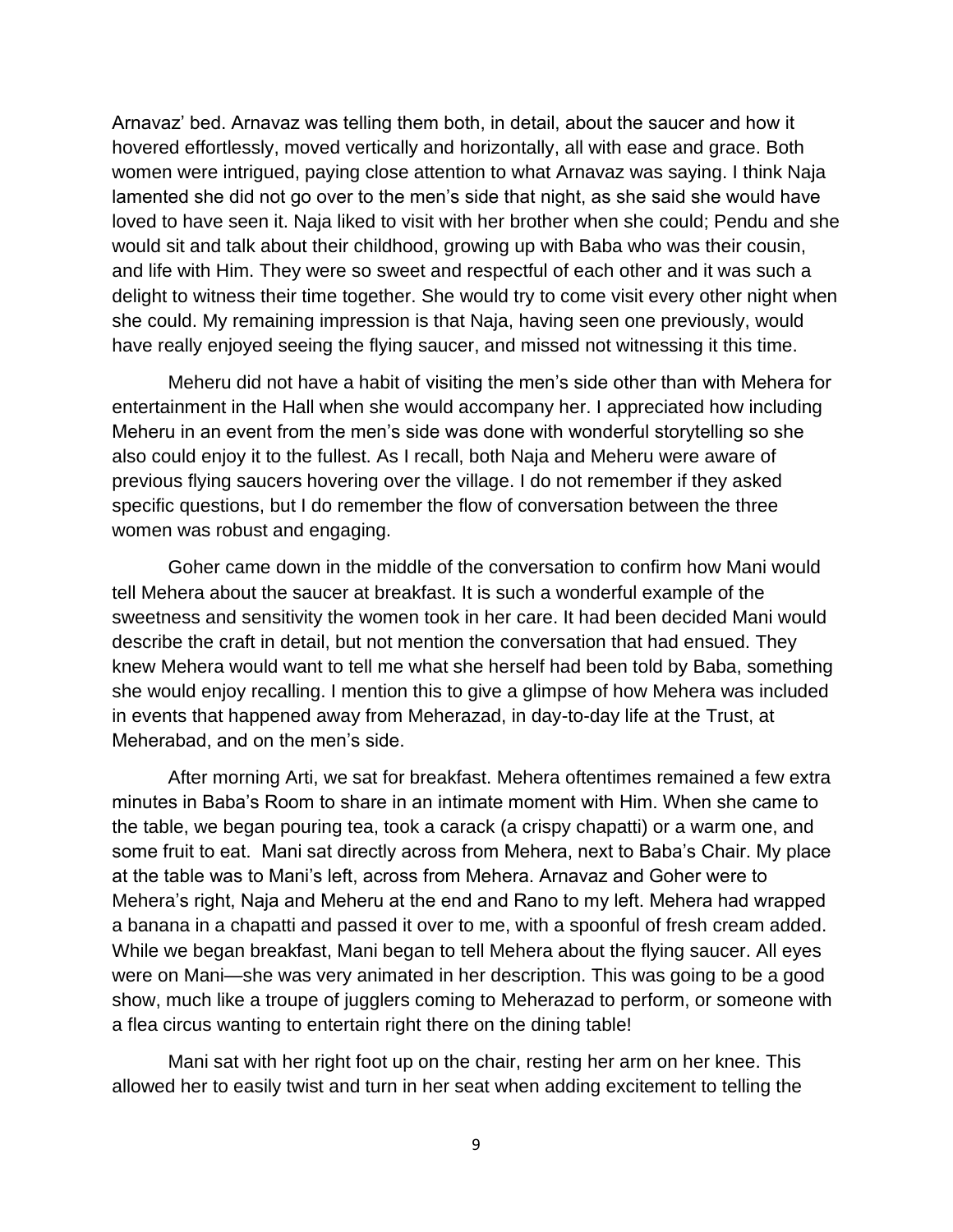story. She used her hands for dramatic flair, moving them in arches through the air, showing Mehera how the flying saucer glided and moved. Her wrists turned upward and around, and she manipulated her fingers in amazing shapes for added impact. With her fingers, she formed the shape of the saucer by joining her thumbs and holding her hands upright, the tips of her middle finger touching. She had the unique ability to flex her fingers into almost any shape, and was remarkably accurate, giving form to the smaller half-dome on the bottom of the saucer, while defining the upper half-dome in proportionate size.

Mani knew how to hold Mehera's attention! She started from the beginning, explaining to Mehera how we had been sitting on the verandah in front of Mandali Hall, finishing up the day's work. She told of Aloba spotting the saucer hovering over Pimpalgaon. (Nothing was ever mentioned about our having tulsi tea on the men's side or that we sometimes just shared social time—they never wanted Mehera to feel like she was being left out of anything. Mehera never asked, assuming we were there for work.)

With flair, Mani told Mehera how the flying saucer appeared to be like previous sightings, and it had remained for some time. She narrated in detail the craft's luminous color and shape and expounded on the two revolving rings of lights. Mani conveyed how it moved horizontally several hundred feet, and vertically, hovering about a hundred feet over the village before ascending at least 500 feet and taking off. She even made a reference to the joke Mehera said stating that I was afraid it had come to kidnap me. Turning to me Mani quipped, "Mara bacha, what would have happened to you if they had taken you away to some distant star?" Mani's tease brought a hearty laugh from all of us, and Mehera smiled at me while she exclaimed, "Oh, my!" Mehera did ask me if I had been fearful while watching the craft hover like it did. I told her I had not been afraid, but maybe would have been frightened if I had been by myself or anywhere other than Meherazad. Mehera was always pleased that I had the capacity to behave fearlessly—she frequently joked with me that I was an Irani man in my last life!

With 'story time' winding down, Mani finished her tea and breakfast. After telling Mehera she was going to get ready to go to the Trust Office, she asked to be excused, turning to Baba while in her chair, and thanked Him for breakfast. As she stood and moved her chair snug to the table's edge, before picking up her plate and cup, she also bowed to Baba. She clasped her hands, folded together at the palms, with the tips of her fingers gently pressing against her chin. I always loved witnessing this tender gesture as it exemplified how Baba revealed to them during the New Life, to all of us, really, that He is our Constant Companion—we do not require His Physical Presence to know the Lord is Present with us.

Watching how Mehera would 'show' Baba what she was eating, remind Him how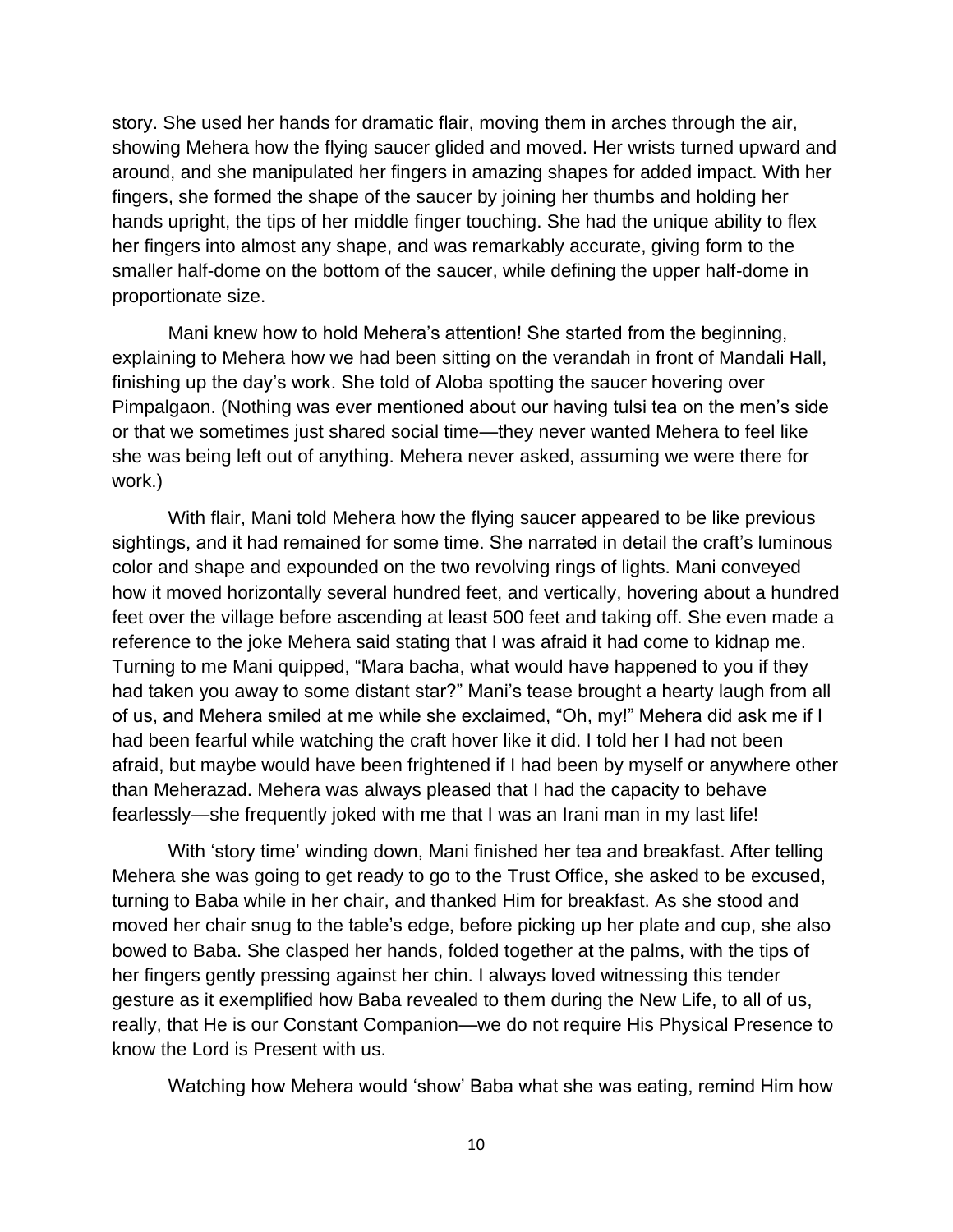He liked a particular food, or would ask Him to enjoy with her what she was eating was living proof He was there in full force with them, even though His Physical Body had been shed. There were times when the fragrance of roses would fill the room and I always sensed He did this for Mehera, even though we also got the pure enjoyment of this. Many of us witnessed how the Mandali lived in Baba's Presence regardless of Him not being physically with them; this is a great gift bestowed on us all!

After Mani excused herself, Mehera began to tell me that Baba had told her there was life on other planets. She explained Baba said that on some planets life was pure intelligence, or mind—they could not know God because they had no need. She said these 'people' had little 'heart,' or none at all, and were unable to experience God's Love. She expressed how sad she was for them. She said it was hard to imagine a life without Baba. She spoke about these planets and life forms being out of balance with the heart and mind and said she was glad she had taken birth on planet Earth during Meher Baba's Advent as Avatar. Several times she looked up at the image of Baba on the wall behind His Chair and thanked Him for His Love and for allowing her to Love Him.

I remember Arnavaz and Goher being included in the conversation with questions Mehera asked. They too, described the craft. Mehera said the saucer came to Pimpalgaon because it had been attracted to Baba's Divinity. She asserted it was unable to resist the Avatar's Energy, His Force like a powerful magnet. I remember Mehera's proclamation that a flying saucer could be drawn to His Divine Beauty. This proclamation of hers provoked a distinctly different enchantment within my soul compared to when others made this statement.

As breakfast was ending, Mehera turned to Baba's Chair and again thanked Him for allowing her to be born on Earth. "Baba, Darling. Thank you for Your Love and Your Sweetness. Thank you for letting me love You and grant me Your Grace to Love You as You ought to be loved!" I can see Mehera's face slightly bowed, her body turned toward His Chair, eyes closed in quiet contemplation with Him. Naja, Goher and Arnavaz were still seated at the table; we all were quiet until she opened her eyes again, continuing the conversation. Mehera reiterated, "*Mara bacha*, only on Earth can one become His, merge with Him, and be blessed with God Realization." The atmosphere seemed sacred. "You are His, and His alone!" she said. "Never forget this! He is the goal. Hold tight with both hands to His Daaman! Let no one come between you and Baba. No one! Never let go!"

This wonderful morning had been particularly enjoyable because of the lively discussion. I enjoyed it more than I did the sighting of the flying saucer! Mani put on quite the show for Mehera and Mehera enjoyed it to the fullest. She was happy to share what Baba told her about life on other planets and why taking birth on planet Earth was